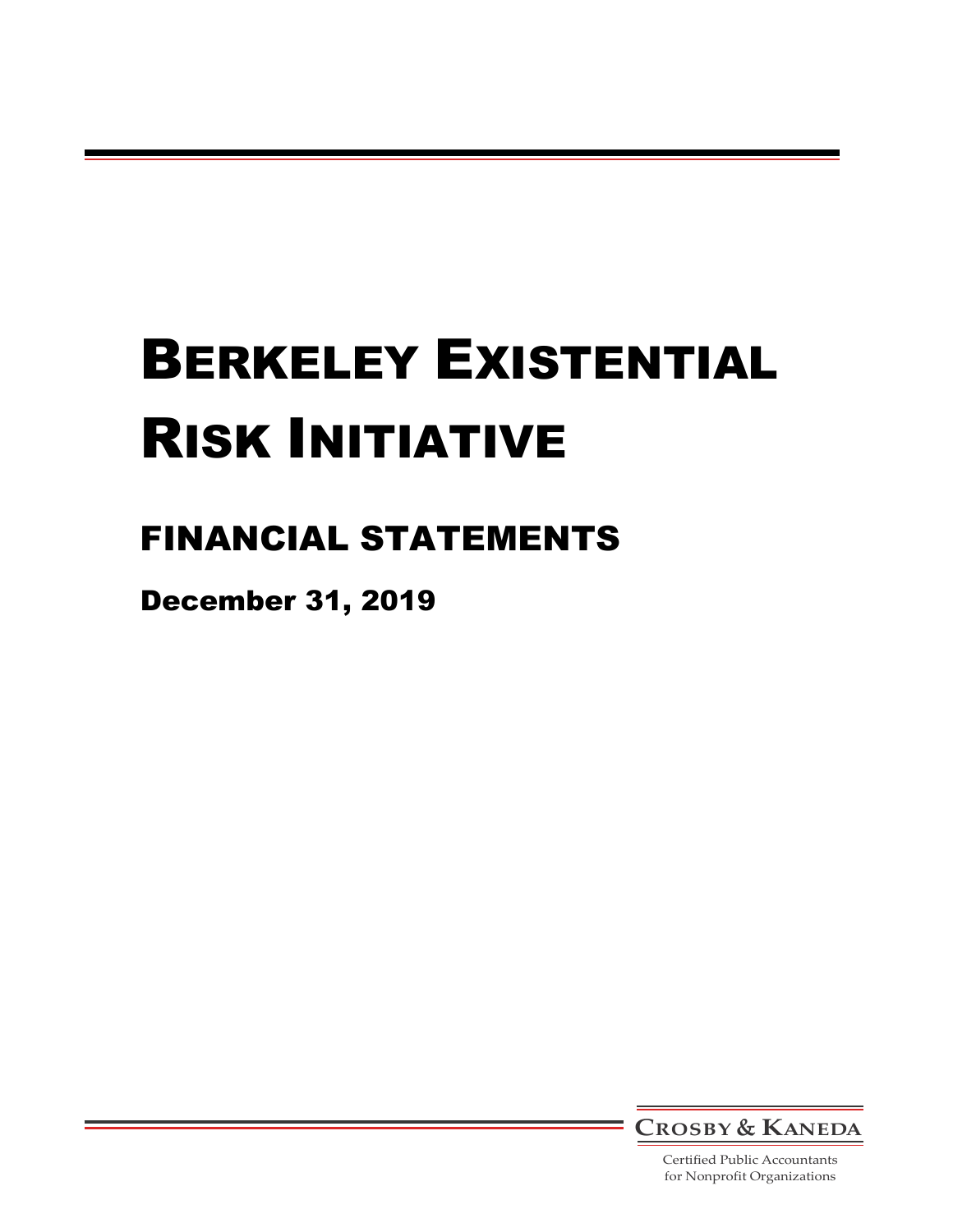# Contents

| <b>Independent Accountants' Review Report</b>        |               |
|------------------------------------------------------|---------------|
| <b>Consolidated Financial Statements:</b>            |               |
| Consolidated Statement of Financial Position         | $\mathcal{D}$ |
| <b>Consolidated Statement of Activities</b>          | 3             |
| Consolidated Statement of Cash Flows                 | 4             |
| <b>Consolidated Statement of Functional Expenses</b> |               |
| Notes to the Consolidated Financial Statements       | 12            |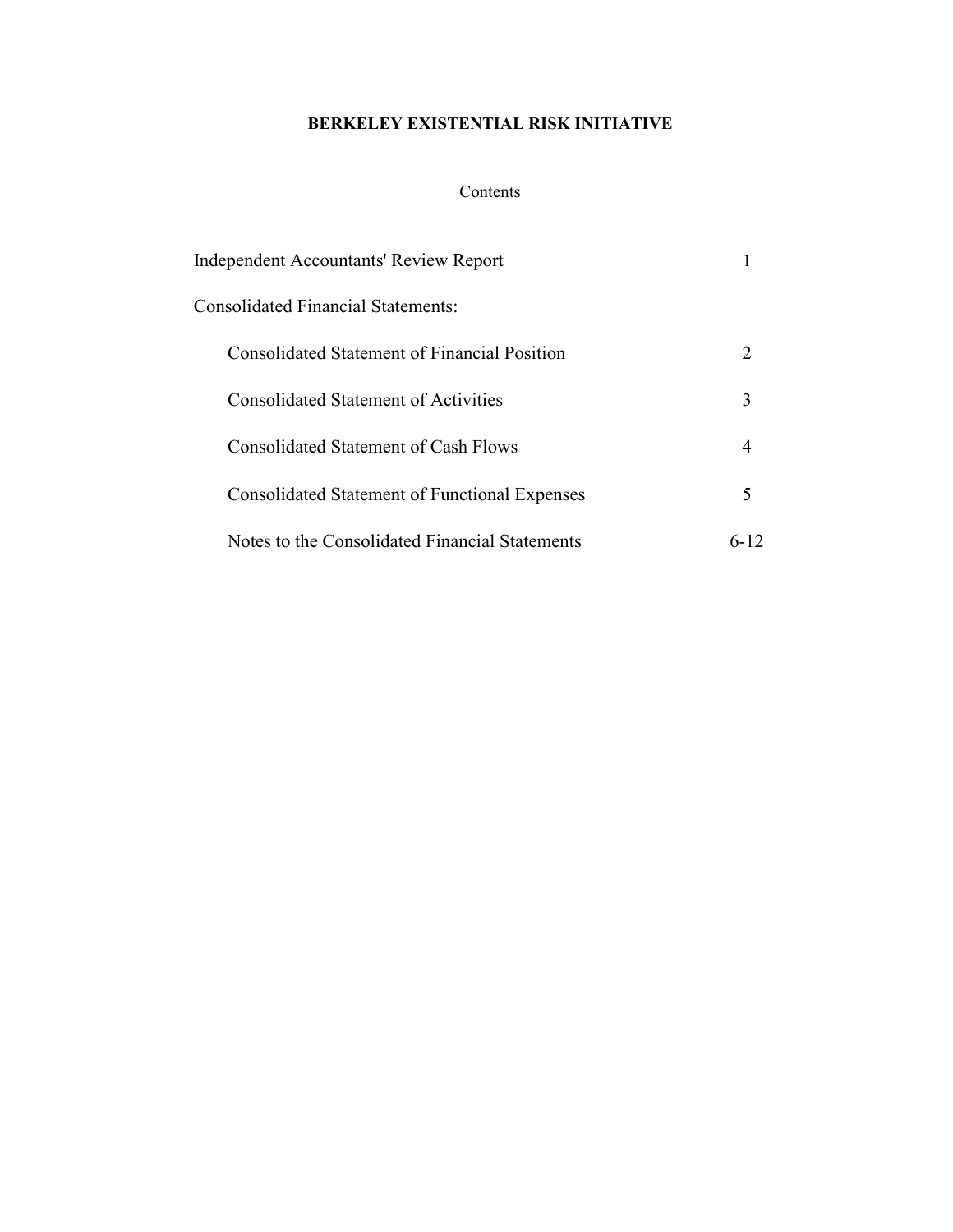**CROSBY & KANEDA**

Certified Public Accountants for Nonprofit Organizations

1970 Broadway Suite 930 Oakland, CA 94612 www.ckcpa.biz 510-835-2727

#### **INDEPENDENT ACCOUNTANTS' REVIEW REPORT**

Board of Directors Berkeley Existential Risk Initiative Walnut, California

We have reviewed the accompanying consolidated financial statements of Berkeley Existential Risk Initiative (the Organization), which comprise the consolidated statement of financial position as of December 31, 2019, and the related consolidated statements of activities, cash flows and functional expenses for the year then ended, and the related notes to the consolidated financial statements. A review includes primarily applying analytical procedures to management's financial data and making inquiries of Organization management. A review is substantially less in scope than an audit, the objective of which is the expression of an opinion regarding the financial statements as a whole. Accordingly, we do not express such an opinion.

#### **Management's Responsibility for the Financial Statements**

Management is responsible for the preparation and fair presentation of these financial statements in accordance with accounting principles generally accepted in the United States of America; this includes the design, implementation, and maintenance of internal control relevant to the preparation and fair presentation of financial statements that are free from material misstatement whether due to fraud or error.

#### **Accountant's Responsibility**

Our responsibility is to conduct the review engagement in accordance with Statements on Standards for Accounting and Review Services promulgated by the Accounting and Review Services Committee of the American Institute of Certified Public Accountants. Those standards require us to perform procedures to obtain limited assurance as a basis for reporting whether we are aware of any material modifications that should be made to the financial statements for them to be in accordance with accounting principles generally accepted in the United States of America. We believe that the results of our procedures provide a reasonable basis for our conclusion.

#### **Accountant's Conclusion**

Based on our review, we are not aware of any material modifications that should be made to the accompanying financial statements in order for them to be in accordance with accounting principles generally accepted in the United States of America.

woon + Laneda CPAS LLP

Oakland, California June 24, 2020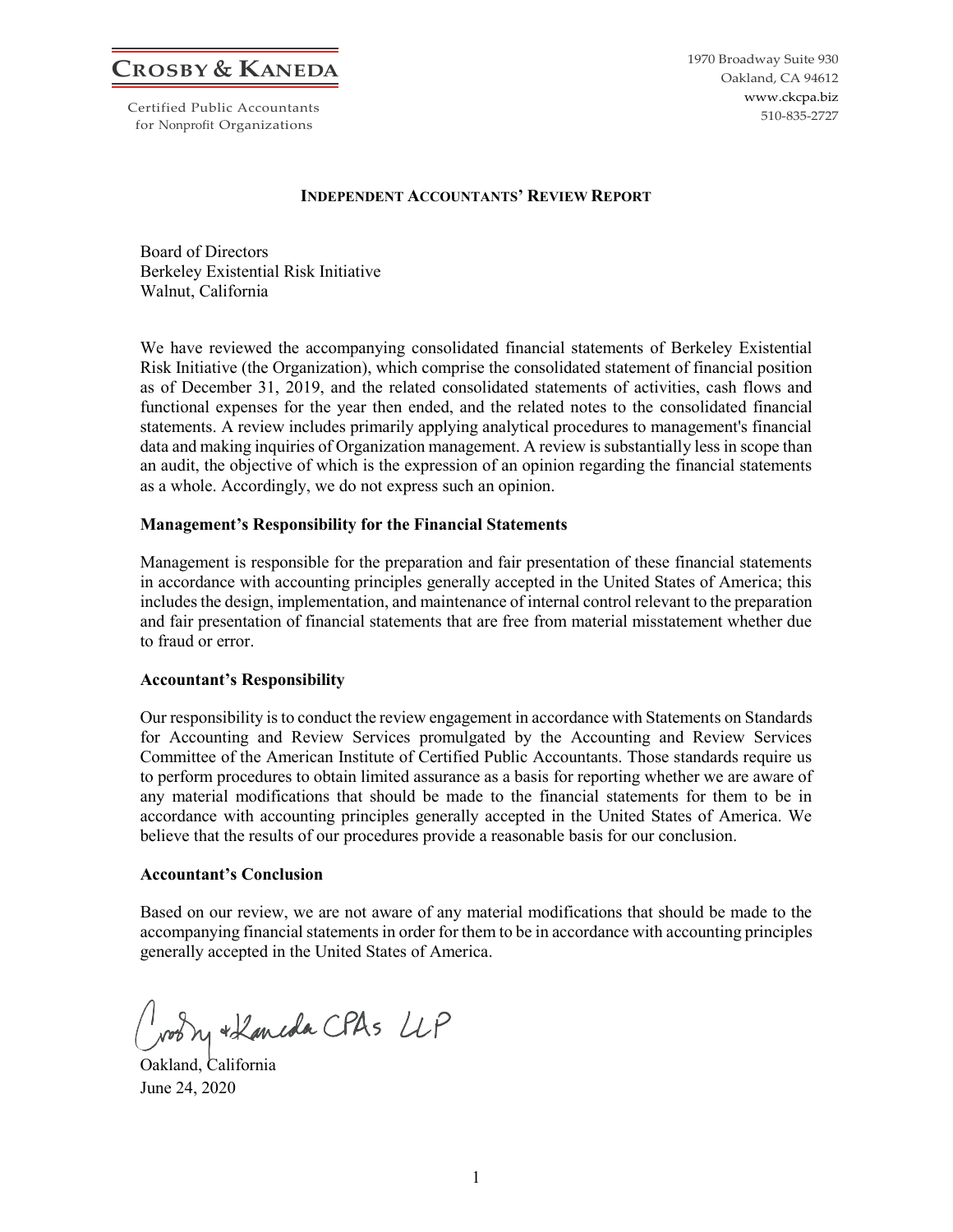# **Consolidated Statement of Financial Position December 31, 2019 \_\_\_\_\_\_\_\_\_\_\_\_\_\_\_\_\_\_\_\_\_\_\_\_\_\_\_\_\_\_\_\_\_\_\_\_**

# **Assets**

| Cash and cash equivalents             | \$ | 3,822,949 |
|---------------------------------------|----|-----------|
| Accounts receivable                   |    | 242       |
| Contributions receivable              |    | 25,123    |
| Property and equipment, net (Note 4)  |    | 12,821    |
| Total Assets                          | S  | 3,861,135 |
| <b>Liabilities and Net Assets</b>     |    |           |
| Liabilities                           |    |           |
| Accounts payable and accrued expenses | \$ | 241,817   |
| Accrued paid time off                 |    | 12,603    |
| <b>Total Liabilities</b>              |    | 254,420   |
| <b>Net Assets</b>                     |    |           |
| Without donor restrictions            |    | 1,357,631 |
| With donor restrictions (Note 5)      |    | 2,249,084 |
| <b>Total Net Assets</b>               |    | 3,606,715 |
| Total Liabilities and Net Assets      | S  | 3,861,135 |

See Independent Accountants' Review Report and Notes to the Consolidated Financial Statements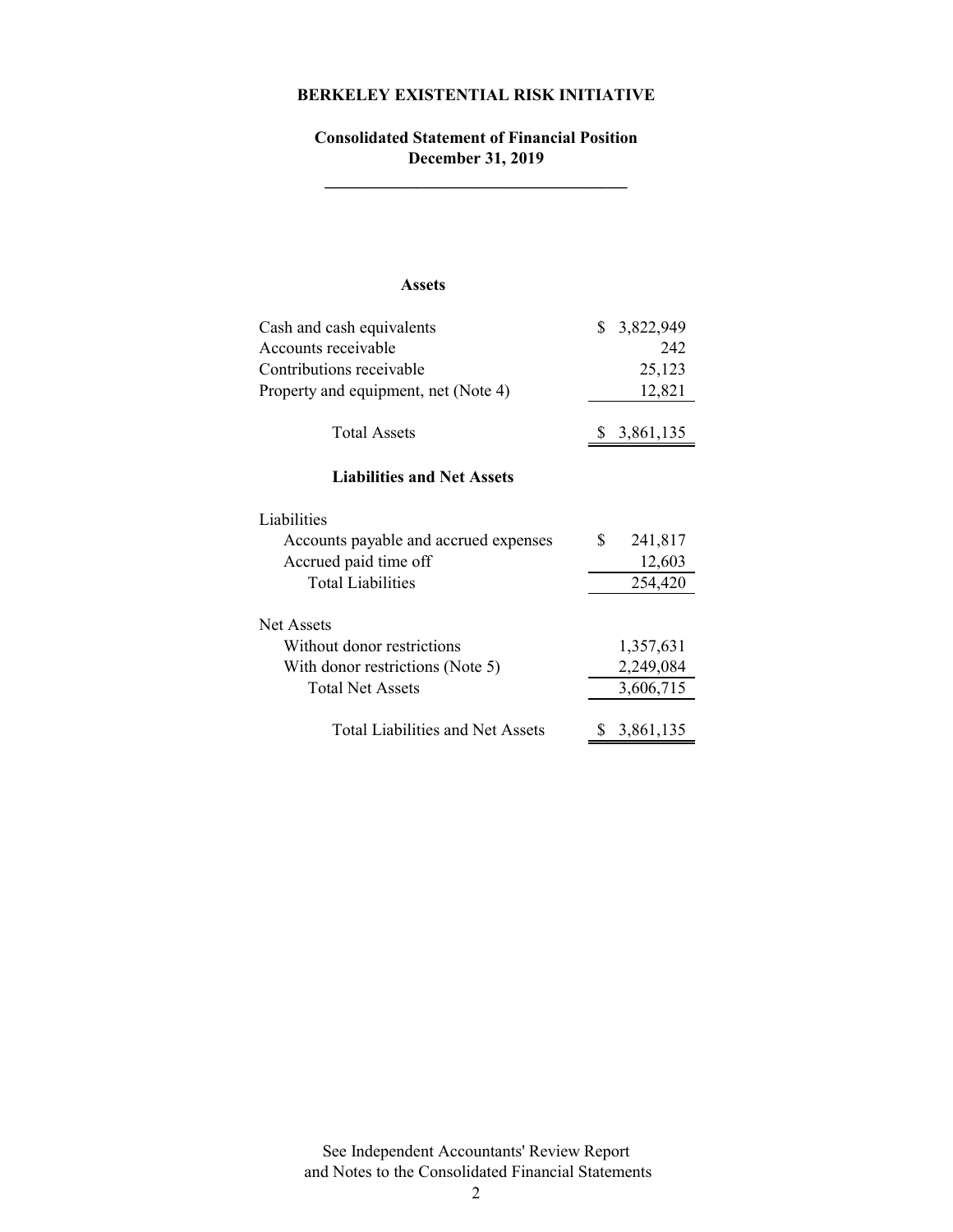# **Consolidated Statement of Activities For the Year Ended December 31, 2019**

**\_\_\_\_\_\_\_\_\_\_\_\_\_\_\_\_\_\_\_\_\_\_\_\_\_\_\_\_\_\_\_\_\_\_\_\_**

|                                   |              | <b>Without Donor</b><br>Restrictions |              | With Donor<br>Restrictions |              | Total       |
|-----------------------------------|--------------|--------------------------------------|--------------|----------------------------|--------------|-------------|
| <b>Support and Revenue</b>        |              |                                      |              |                            |              |             |
| Support                           |              |                                      |              |                            |              |             |
| Contributions                     | $\mathbb{S}$ | 19,966                               | $\mathbb{S}$ | 600                        | $\mathbb{S}$ | 20,566      |
| Corporate and foundation grants   |              | 266,981                              |              | 572,600                    |              | 839,581     |
| In-kind contributions (Note 6)    |              | 384,830                              |              |                            |              | 384,830     |
| <b>Total Support</b>              |              | 671,777                              |              | 573,200                    |              | 1,244,977   |
| Revenue                           |              |                                      |              |                            |              |             |
| Realized gains (losses)           |              | (24, 519)                            |              |                            |              | (24, 519)   |
| Interest                          |              | 937                                  |              |                            |              | 937         |
| Other                             |              | 25                                   |              |                            |              | 25          |
| <b>Total Revenue</b>              |              | (23, 557)                            |              |                            |              | (23, 557)   |
| Support provided by expiring time |              |                                      |              |                            |              |             |
| and purpose restrictions          |              | 2,957,045                            |              | (2,957,045)                |              |             |
| <b>Total Support and Revenue</b>  |              | 3,605,265                            |              | (2,383,845)                |              | 1,221,420   |
| <b>Expenses</b>                   |              |                                      |              |                            |              |             |
| Program                           |              |                                      |              |                            |              |             |
| Grants                            |              | 2,520,943                            |              |                            |              | 2,520,943   |
| Collaborations                    |              | 647,082                              |              |                            |              | 647,082     |
| <b>BERI</b> Support Fund          |              | 1,100,012                            |              |                            |              | 1,100,012   |
| Other                             |              | 59,019                               |              |                            |              | 59,019      |
| <b>Total Program</b>              |              | 4,327,056                            |              |                            |              | 4,327,056   |
| Management and general            |              | 226,120                              |              |                            |              | 226,120     |
| Fundraising                       |              | 9,887                                |              |                            |              | 9,887       |
| <b>Total Expenses</b>             |              | 4,563,063                            |              |                            |              | 4,563,063   |
| Change in Net Assets              |              | (957, 798)                           |              | (2,383,845)                |              | (3,341,643) |
| Net Assets, beginning of year     |              | 2,315,429                            |              | 4,632,929                  |              | 6,948,358   |
| Net Assets, end of year           | S            | 1,357,631                            | \$           | 2,249,084                  | \$           | 3,606,715   |

See Independent Accountants' Review Report and Notes to the Consolidated Financial Statements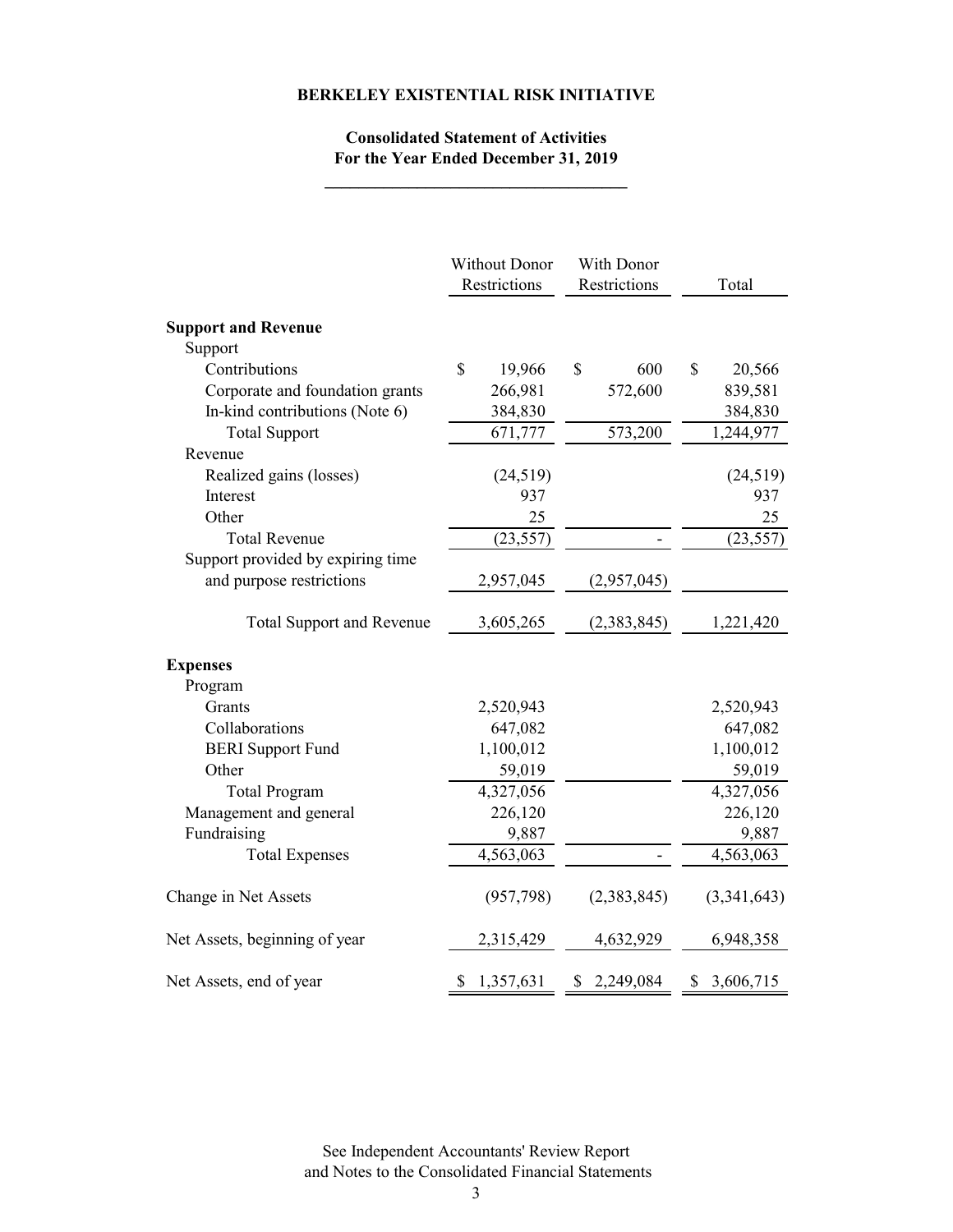# **Consolidated Statement of Cash Flows For the Year Ended December 31, 2019**

**\_\_\_\_\_\_\_\_\_\_\_\_\_\_\_\_\_\_\_\_\_\_\_\_\_\_\_\_\_\_\_\_\_\_\_\_**

| <b>Cash flows from operating activities:</b>     |                |
|--------------------------------------------------|----------------|
| Change in net assets                             | \$ (3,341,643) |
| Adjustments to reconcile change in net assets to |                |
| net cash provided (used) in operating activities |                |
| Depreciation                                     | 2,193          |
| Loss on disposition                              | 3,005          |
| Change in assets and liabilities:                |                |
| Accounts receivable                              | (187)          |
| Contributions receivable                         | 139,352        |
| Accounts payable and accrued expenses            | (194, 676)     |
| Accrued paid time off                            | 12,603         |
| Net cash provided (used) by operating activities | (3,379,353)    |
| <b>Cash flows from investing activities</b>      |                |
| Purchase of property and equipment               | (15, 458)      |
| Proceeds from sale of certificates of deposit    | 10,006         |
| Net cash provided (used) by investing activities | (5, 452)       |
| Net change in cash and cash equivalents          | (3,384,805)    |
| Cash and cash equivalents, beginning of year     | 7,207,754      |
| Cash and cash equivalents, end of year           | \$3,822,949    |

See Independent Accountants' Review Report and Notes to the Consolidated Financial Statements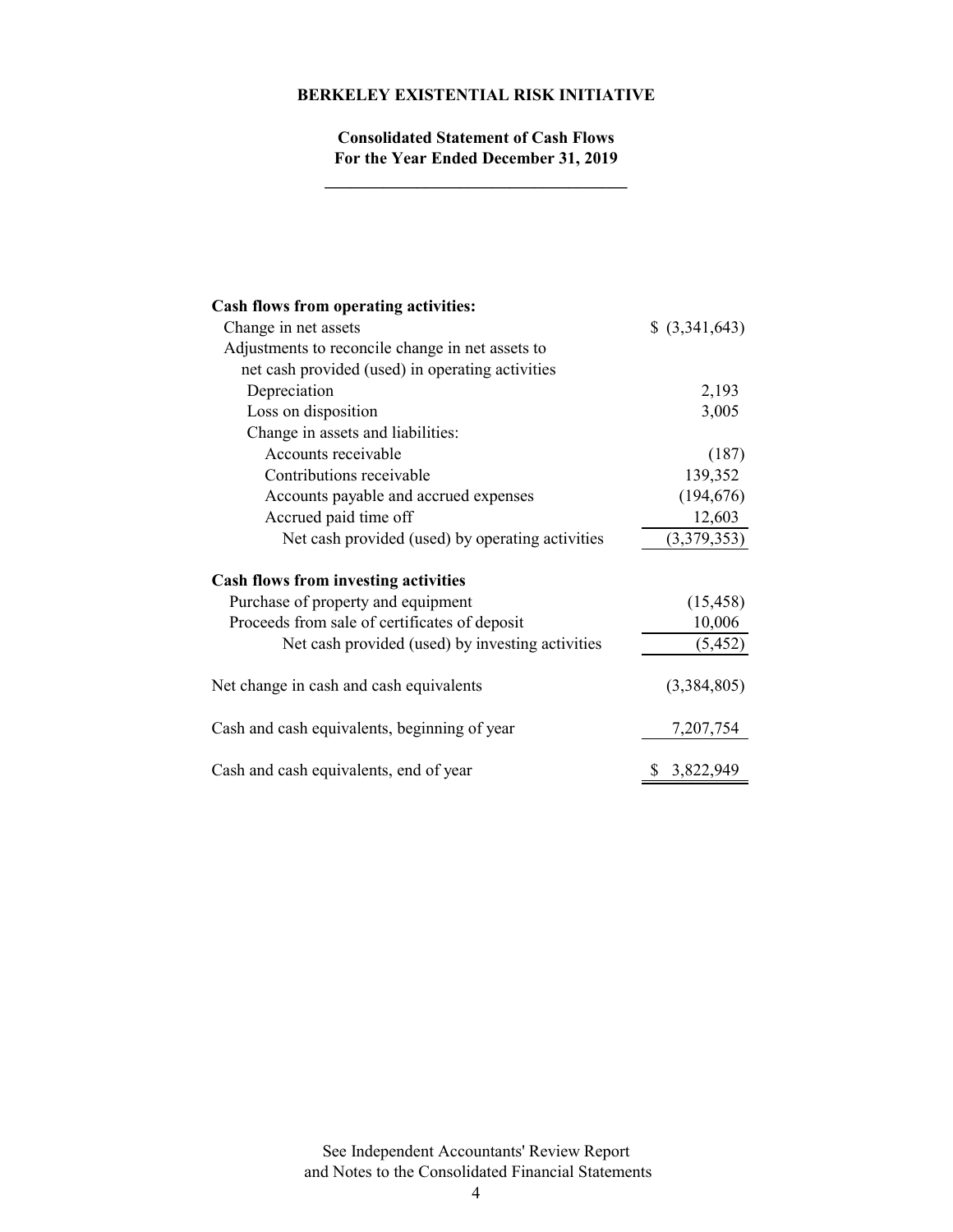# **Consolidated Statement of Functional Expenses For the Year Ended December 31, 2019 \_\_\_\_\_\_\_\_\_\_\_\_\_\_\_\_\_\_\_\_\_\_\_\_\_\_\_\_\_\_\_\_\_\_\_\_**

|                             | Program                 | Management<br>and General | Fundraising | Total           |
|-----------------------------|-------------------------|---------------------------|-------------|-----------------|
| Salaries                    | $\mathbb{S}$<br>326,143 | \$<br>152,239             | \$<br>3,530 | \$<br>481,912   |
| Employee benefits           | 11,065                  | 17,687                    |             | 28,752          |
| Payroll taxes               | 25,886                  | 12,397                    | 282         | 38,565          |
| <b>Total Personnel</b>      | 363,094                 | 182,323                   | 3,812       | 549,229         |
|                             |                         |                           |             |                 |
| Grants                      | 3,575,557               |                           |             | 3,575,557       |
| Fees for service            | 193,482                 | 28,030                    |             | 221,512         |
| Office expenses             | 6,757                   | 3,492                     | 855         | 11,104          |
| Information technology      | 14,150                  | 12,586                    | 24          | 26,760          |
| Occupancy                   |                         | 52,483                    |             | 52,483          |
| Travel and meals            | 16,074                  | 1,014                     |             | 17,088          |
| Conferences and meetings    | 68,614                  | 4,701                     |             | 73,315          |
| Depreciation                | 1,587                   | 606                       |             | 2,193           |
| Staff development and other | 35                      | 10,782                    |             | 10,817          |
| In-kind services            | 7,000                   | 12,000                    | 1,000       | 20,000          |
| Loss on disposition         | 3,005                   |                           |             | 3,005           |
| Shared cost allocation      | 77,701                  | (81, 897)                 | 4,196       |                 |
| <b>Total Expenses</b>       | 4,327,056               | \$<br>226,120             | \$<br>9,887 | \$<br>4,563,063 |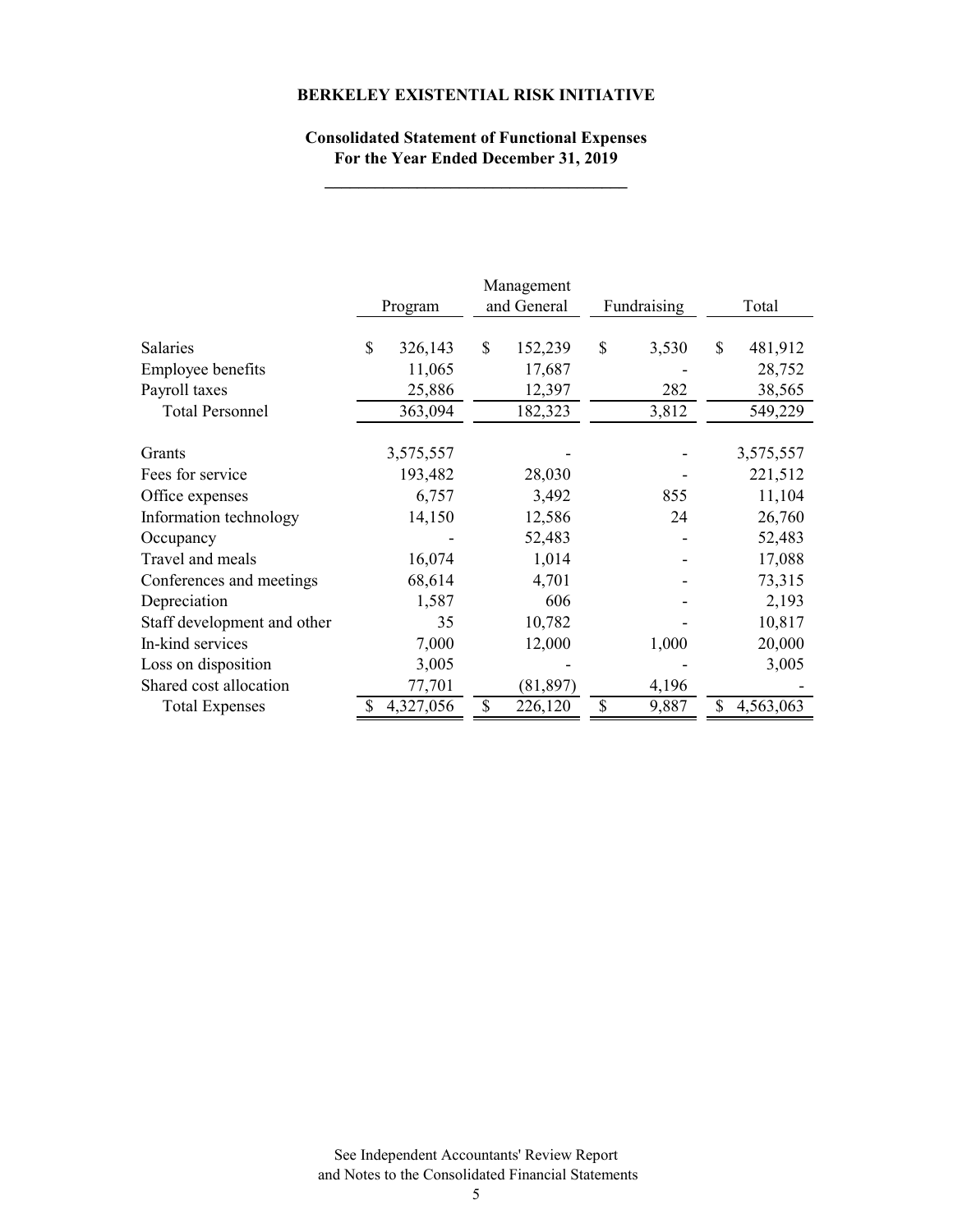#### **Notes to the Consolidated Financial Statements For the Year Ended December 31, 2019**

# **NOTE 1: NATURE OF ACTIVITIES**

Berkeley Existential Risk Initiative (the Organization or BERI) is a California non-profit organization founded in 2017. BERI's mission is to improve human civilization's longterm prospects for survival and flourishing. Currently, the Organization's main strategy is to take on ethical and legal responsibility, as a grant-maker and collaborator, for projects deemed to be important for reducing [existential risk.](https://en.wikipedia.org/wiki/Global_catastrophic_risk#Moral_importance_of_existential_risk) These projects revolve around reducing risk from technologies that may pose significant civilization-scale dangers, as determined by research collaborators who have adopted existential risk reduction as both their primary career ambition and their primary area of intellectual focus.

#### **BERI Support Fund**

The Organization controls the BERI Support Fund (the Fund), whose mission is to make grants to support the mission of the Berkeley Existential Risk Initiative, which is to improve human civilization's long-term prospects for survival and flourishing.

#### **NOTE 2: SIGNIFICANT ACCOUNTING POLICIES**

#### **Basis of Accounting**

The accompanying financial statements have been prepared on the accrual basis of accounting in accordance with accounting principles generally accepted in the United States of America (GAAP).

#### **Basis of Consolidation**

The Organization has the ability to control a majority of the Board of Directors of BERI Support Fund (the Fund), a California nonprofit corporation, and the Organization's financial statements are presented on a consolidated basis.

#### **Net Assets**

The financial statements report net assets and changes in net assets in two classes that are based upon the existence or absence of restrictions on use that are placed by its donors, as follows:

*Net assets without donor restrictions* – are resources available to support operations. The only limits on the use of the net assets are the broad limits resulting from the nature of the Organization, the environment in which it operates, the purposes specified in its corporate documents and its application for tax-exempt status, and any limits resulting from contractual agreements with creditors and others that are entered into in the course of its operations.

*Net assets with donor restrictions* – are resources that are restricted by a donor for use for a particular purpose or in a particular period. Some donor-imposed restrictions are temporary in nature, and the restriction will expire when the resources are used in accordance with the donor's instructions or when the stipulated time has passed. Other donor-imposed restrictions are perpetual in nature; the Organization must continue to use the resources in accordance with the donor's instructions.

When a donor's restriction is satisfied, either by using the resources in the manner specified by the donor or by the passage of time, the expiration of the restriction is reported in the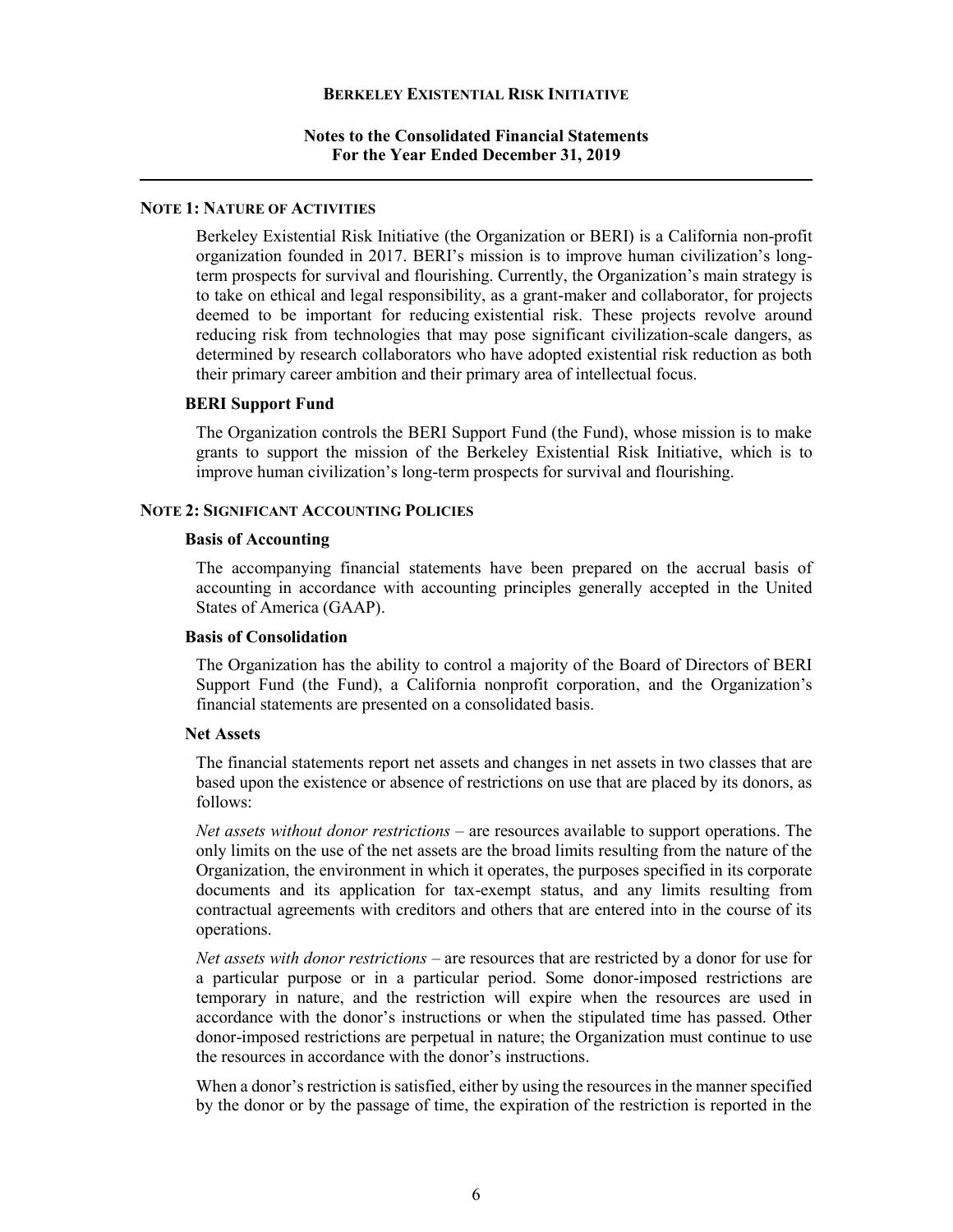# **Notes to the Consolidated Financial Statements For the Year Ended December 31, 2019**

financial statements by reclassifying the net assets from net assets with donor restrictions to net assets without donor imposed restrictions. Net assets restricted for acquisition of building or equipment (or less commonly, the contribution of those net assets directly) are reported as net assets with donor restrictions until the specified asset is placed in service by the Organization, unless the donor provides more specific directions about the period of its use.

# **Classification of Transactions**

All revenues and net gains are reported as increases in net assets without donor restrictions in the statement of activities unless the donor specified the use of the related resources for a particular purpose or in a future period. All expenses and net losses are reported as decreases in net assets without donor restrictions.

#### **Accounting for Contributions**

Contributions, including unconditional promises to give, are recognized when received. All contributions are reported as increases in net assets without donor restrictions unless the contributed assets are specifically restricted by the donor. Amounts received that are restricted by the donor to use in future periods or for specific purposes are reported as increases in net assets with donor restrictions. Unconditional promises with payments due in future years have an implied restriction to be used in the year the payment is due, and therefore are reported as restricted until payment is due, unless the contribution is clearly intended to support activities of the current fiscal year. Conditional promises are not recognized until they become unconditional, that is, until all conditions on which they depend are substantially met.

#### **Accounts Receivable**

Accounts receivable are primarily unsecured non-interest bearing amounts due from grantors on a cost reimbursement or performance grants][customers on performance contracts. The Organization considers all accounts receivable to be fully collectible at December 31, 2019. Accordingly, no allowance for doubtful accounts was deemed necessary. If amounts become uncollectible, they are charged to expense in the period in which that determination is made.

#### **Contributions Receivable**

Contributions receivable are unconditional promises to give that are recognized as contributions when the promise is received. Contributions receivable that are expected to be collected in less than one year are reported at net realizable value. Contributions receivable that are expected to be collected in more than one year are recorded at fair value at the date of promise. That fair value is computed using a present value technique applied to anticipated cash flows. Amortization of the resulting discount is recognized as additional contribution revenue.

#### **Income Taxes**

The Internal Revenue Service and the California Franchise Tax Board have determined that the Organization is exempt from federal and state income taxes under IRC  $501(c)(3)$ and California RTC 23701(d). The Organization has evaluated its current tax positions as of December 31, 2019 and is not aware of any significant uncertain tax positions for which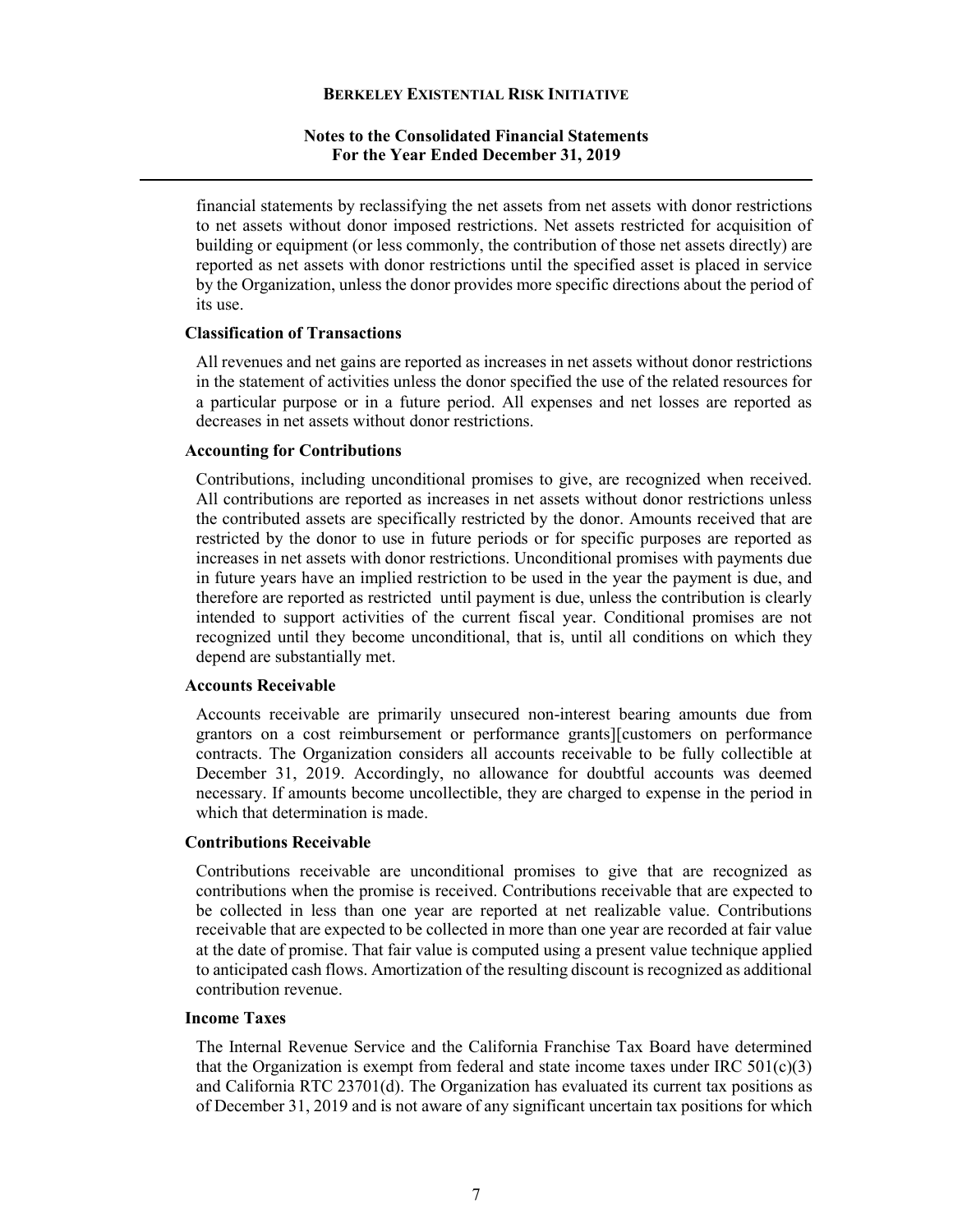#### **Notes to the Consolidated Financial Statements For the Year Ended December 31, 2019**

a reserve would be necessary. The Organization's tax returns are generally subject to examination by federal and state taxing authorities for three and four years, respectively, after they are filed.

#### **Contributed Services**

Contributed services are reflected in the financial statements at the fair value of the services received only if the services (a) create or enhance nonfinancial assets or (b) require specialized skills, are performed by people with those skills, and would otherwise be purchased by the Organization.

#### **Estimates**

The preparation of financial statements in conformity with GAAP requires management to make estimates and assumptions that affect the reported amounts of assets and liabilities and disclosures of contingent assets and liabilities at the date of the financial statements and the reported amounts of revenues and expenses during the reporting period. Accordingly, actual results could differ from those estimates.

#### **Fair Value Measurements**

Fair value is defined as the exchange price that would be received for an asset or paid to transfer a liability (an exit price) in the principal or most advantageous market for the asset or liability in an orderly transaction between market participants on the measurement date. The Organization determines the fair values of its assets and liabilities based on a fair value hierarchy that includes three levels of inputs that may be used to measure fair value.

Level 1 - Quoted prices (unadjusted) in active markets for identical assets or liabilities that the Organization has the ability to access at the measurement date.

Level 2 - Inputs other than quoted market prices that are observable for the asset or liability, either directly or indirectly.

Level 3 - Unobservable inputs for the assets or liability.

The Organization had no assets or liabilities recorded at fair value on December 31, 2019.

#### **Cryptocurrency**

Beneficial interests in Cryptocurrency-based assets are recognized based on cost, if assets are purchased, or an estimate of fair market value on the date of donation if donated. The Organization recognizes decreases in the value of these assets caused by market declines. Subsequent increases in the value of these assets through market price recoveries may not exceed the total previously recognized decreases in value. Gains are only recorded when such gains are realized.

#### **Upcoming Accounting Pronouncements**

The Financial Accounting Standards Board has begun research on the appropriate accounting approach with respect to cryptocurrency based assets. The results of the research may result in a different approach to accounting for such assets in the future, such as a fair market value approach based on trading data available from cryptocurrency exchanges.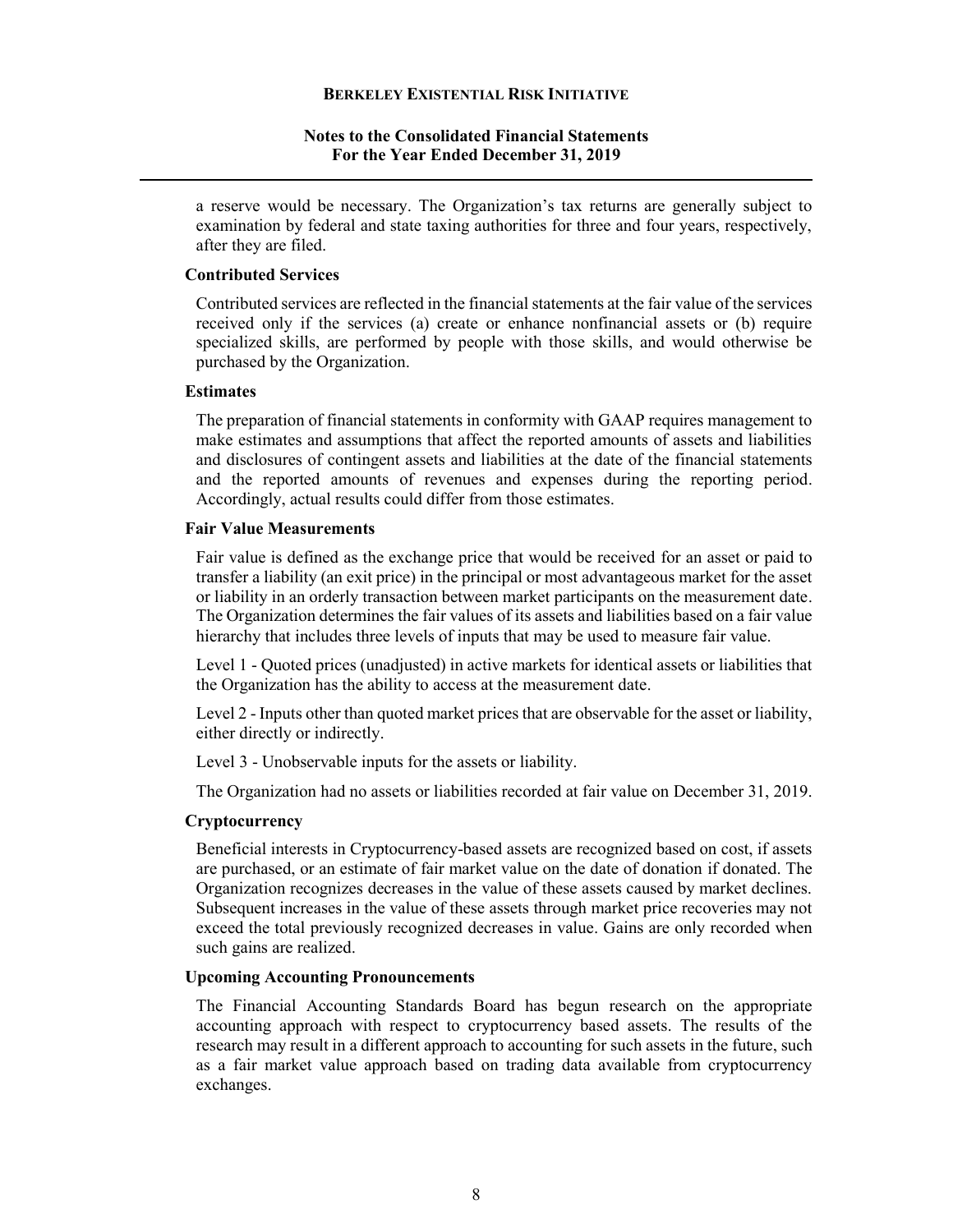#### **Notes to the Consolidated Financial Statements For the Year Ended December 31, 2019**

#### **Cash Equivalents**

For purposes of the statement of cash flows, the Organization considers all money market funds and other highly liquid investments with original maturities of three months or less when purchased to be cash equivalents.

#### **Property and Equipment**

Property and equipment purchased by the Organization is recorded at cost. The Organization capitalizes all expenditures for property and equipment over \$2,500; the fair value of donated fixed assets is similarly capitalized. Depreciation is computed using the straight-line method over the estimated useful lives on the property and equipment or the related lease terms as follows:

Furniture and equipment 4.33 years

Expenditures for major renewals and betterments that extend the useful lives of the property and equipment are capitalized. Expenditures for maintenance and repairs are charged to expense as incurred.

Management reviews long-lived assets for impairment when circumstances indicate the carrying amount of the asset may not be recoverable.

#### **Expense Recognition and Allocation**

The cost of providing the Organization's programs and other activities is summarized on a functional basis in the statement of activities and statement of functional expenses. Expenses that can be identified with a specific program or support service are charged directly to that program or support service. Costs common to multiple functions have been allocated among the various functions using a reasonable allocation method that is consistently applied as follows:

Salaries and wages, benefits, and payroll taxes are allocated based on an estimate of activity by functional area at the individual staff level based on time tracking records maintained by all core staff.

Costs that are not directly identifiable to a program or supporting activity are pooled and allocated between program and supporting activities on a basis proportionate to the amount of time logged in each area.

Management and general expenses include those costs that are not directly identifiable with any specific program, but which provide for the overall support and direction of the Organization.

Fundraising costs are expensed as incurred, even though they may result in contributions received in future years. The Organization generally does not conduct fundraising activities in conjunction with its other activities. Additionally, advertising costs are expensed as incurred.

# **Changes in Accounting Principles**

The Organization implemented FASB Accounting Standards Update No. 2016-14 in the current year, applying the changes retrospectively. The new standards change the following aspects of the financial statements: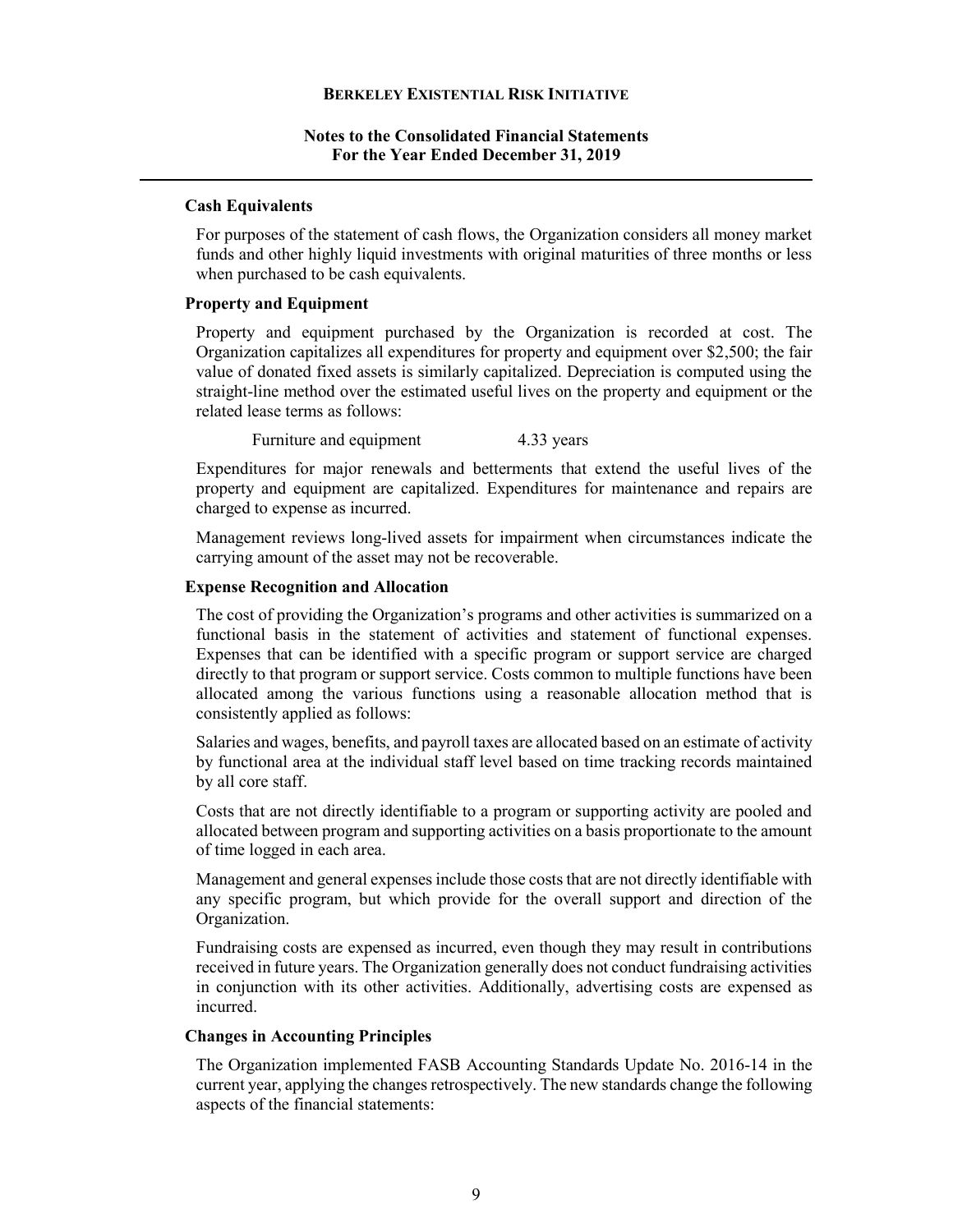#### **Notes to the Consolidated Financial Statements For the Year Ended December 31, 2019**

The temporarily restricted and permanently restricted net asset classes have been combined into a single net asset class called net assets with donor restrictions.

The unrestricted net asset class has been renamed net assets without donor restrictions.

The financial statements include a disclosure about liquidity and availability of resources.

#### **NOTE 3: CONTINGENCIES**

#### **Compliance with Donor Restrictions**

Grant awards require the fulfillment of certain conditions as set forth in the instrument of grant. Failure to fulfill the conditions could result in the return of the funds to the grantors. The Organization deems this contingency remote since by accepting the grants and their terms, it has accommodated the objectives of the Organization to the provisions of the grants. The Organization's management is of the opinion that the Organization has complied with the terms of all grants.

# **NOTE 4: PROPERTY AND EQUIPMENT**

Property and equipment consist of the following as of December 31, 2019:

| Furniture and equipment       | \$14,585           |
|-------------------------------|--------------------|
| Less accumulated depreciation | (1,764)            |
| Total                         | $\frac{12,821}{ }$ |

#### **NOTE 5: NET ASSETS WITH DONOR RESTRICTIONS**

Net assets with donor restrictions consisted of the following as of December 31, 2019:

| First Grants Fund         | \$1,716,227 |
|---------------------------|-------------|
| CHAI Collaboration        | 484,843     |
| FHI Collaboration         | 22,780      |
| <b>CSER Collaboration</b> | 25.234      |
| Total                     | \$2,249,084 |

#### **NOTE 6: IN-KIND CONTRIBUTIONS**

In-kind contributions consisted of following during fiscal year ended December 31, 2019.

| Cryptocurrency              | \$364,830  |
|-----------------------------|------------|
| Executive Director services | 20,000     |
| Total                       | \$ 384,830 |

# **NOTE 7: CONCENTRATIONS**

# **Credit Risk**

At times, the Organization may have deposits in excess of federally insured limits.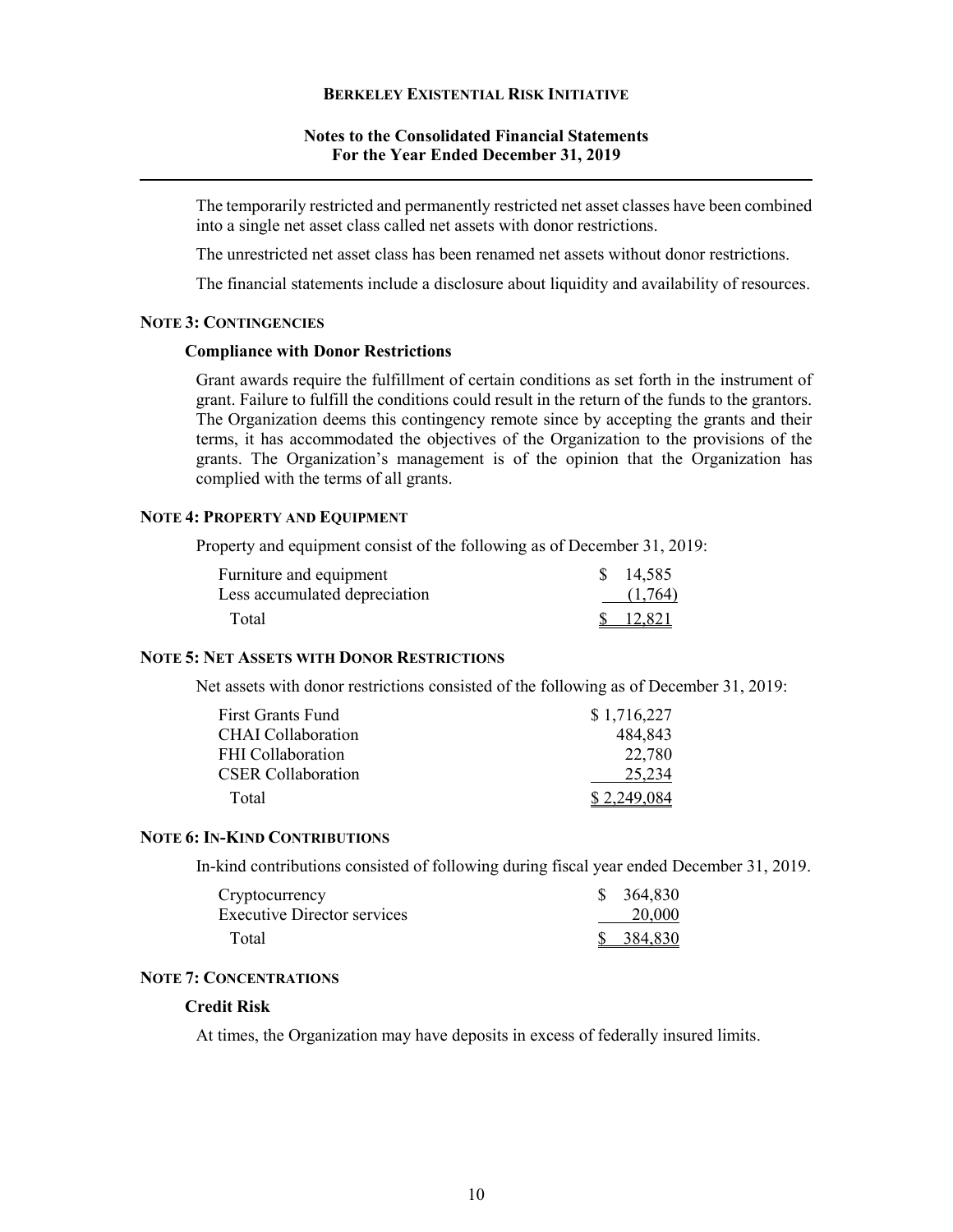#### **Notes to the Consolidated Financial Statements For the Year Ended December 31, 2019**

#### **Revenue and Support**

Approximately 94% of total revenue and support for the year ended December 31, 2019 was from two funders.

#### **NOTE 8: FUNDRAISING EFFORT**

The Organization raised \$1,221,420 in revenue and support, and spent \$9,887 on fundraising expenses because most of the fundraising work was did by volunteer Board Chair. In addition, the majority of the funds came from one funder who funded the Organization previously.

#### **NOTE 9: CONDITIONAL PROMISES TO GIVE**

In addition to the activity reflected on the Organizations statement of activity, the Organization received certain conditional promises to give as of December 31, 2019:

| Grant   | Condition          | Amount    |
|---------|--------------------|-----------|
| Grant I | Funds availability | \$175,000 |

The Organization recognizes such promises to give as support once the related conditions are satisfied.

#### **NOTE 10: RELATED PARTY TRANSACTIONS**

The Organization granted \$2,000,000 to the Survival and Flourishing Fund (SFF), a donor advised fund at the Silicon Valley Community Foundation, advised by a committee. The SFF's advisory committee and the Organization's Board of Directors currently comprise the same set of individuals. SFF will be free to make grants and reorganize itself in the future without further control from the Organization as an institution.

#### **NOTE 11: LIQUIDITY AND AVAILABILITY**

Financial assets available for general expenditure, that is, without donor or other restrictions limiting their use, within one year of December 31, 2019 are:

| Financial assets:                                              |             |
|----------------------------------------------------------------|-------------|
| Cash and cash equivalents                                      | \$3,822,949 |
| Accounts receivable                                            | 242         |
| Contributions receivable                                       | 25,123      |
| Total financial assets                                         | 3,848,314   |
| Less financial assets held to meet donor-imposed restrictions: |             |
| Purpose-restricted net assets                                  | (2,249,084) |
| Amount available for general expenditures within one year      |             |

As part of the Organization's liquidity management plan, the Organization monitors cash to confirm it is sufficient for immediate requirements.

#### **NOTE 12: BERI SUPPORT FUND**

Activity of the BERI Support Fund (the Fund), reported on a consolidated basis in these financials, consisted of approximately \$340,849 in revenue and \$1,100,867 in expenses